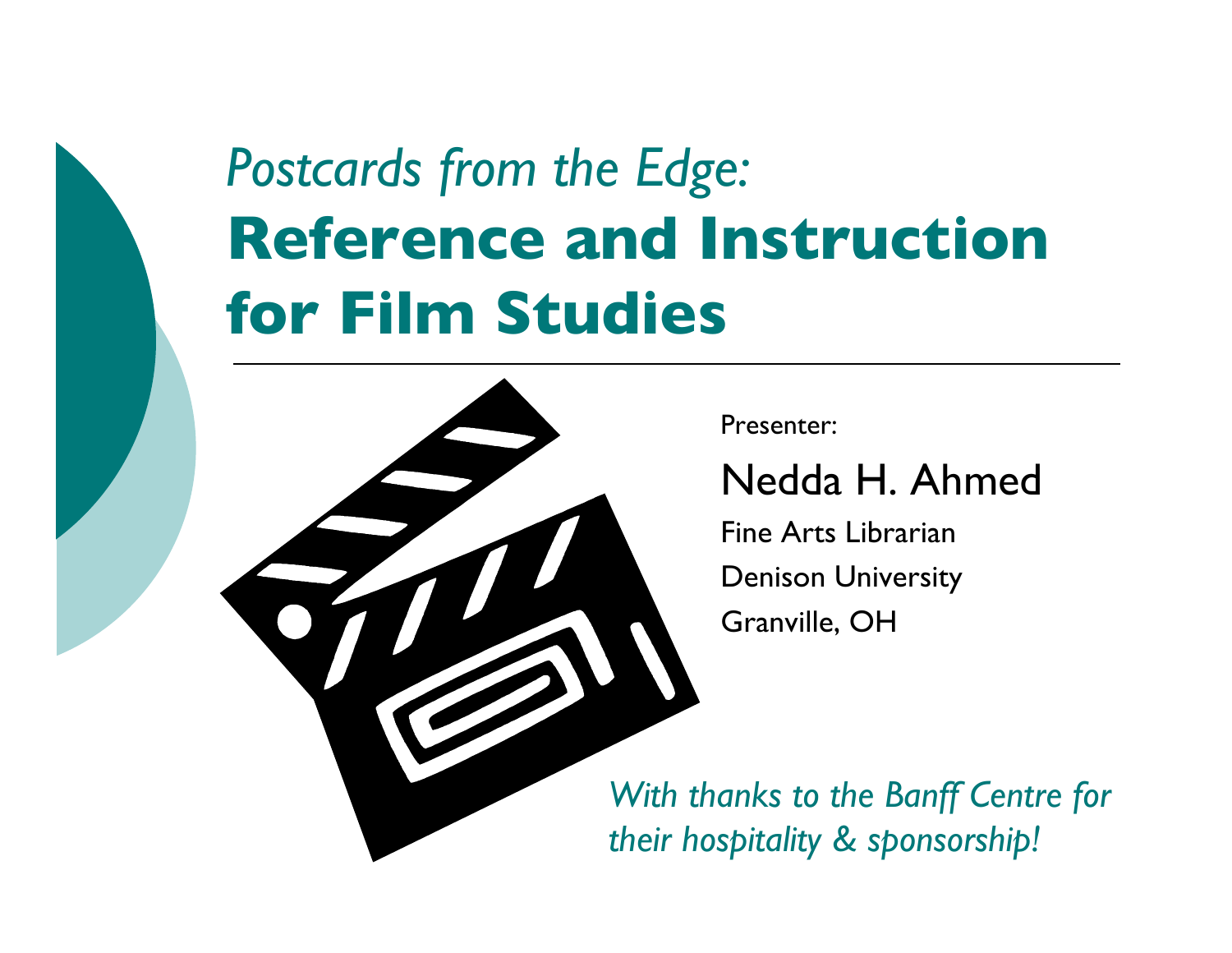## **Workshop Overview**

- $\cdot$  1:30 1:35 Introductions
- $1:35 2:15$  What Librarians need to know <sup>o</sup> about Film Studies
- $2:15 2:25$  Break
- $\alpha$  2:25 3:15 Reference Materials
- $\delta$  3:15 3:45 Coffee Break
- $\delta$  3:45 4:15 Books, Journals & Collection **o** Development
- $\alpha$  4:15 5:00 Databases & Indexes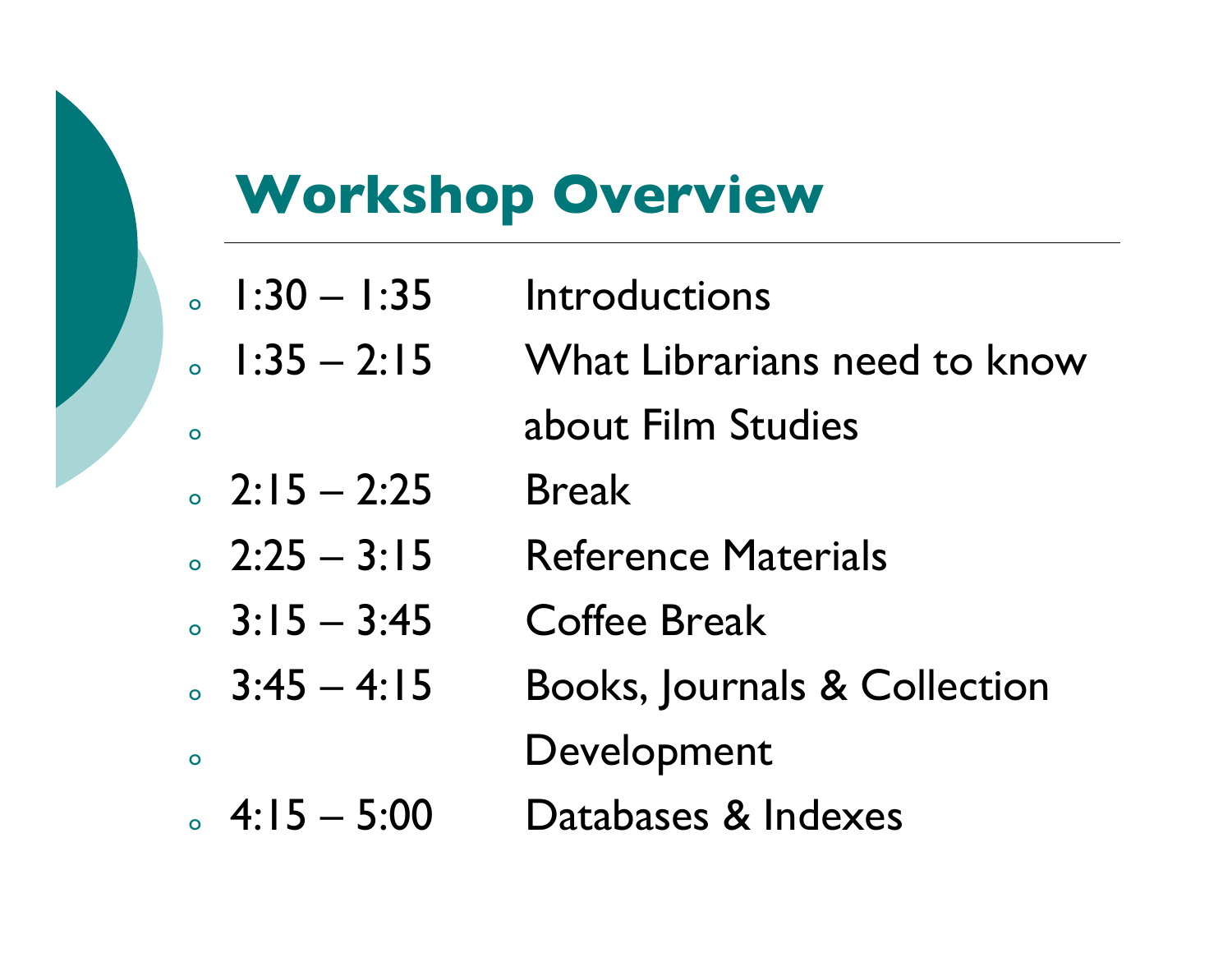## **What Librarians Need to Know about Film Studies**

1. Why do people write about movies?

2. How do people write about movies?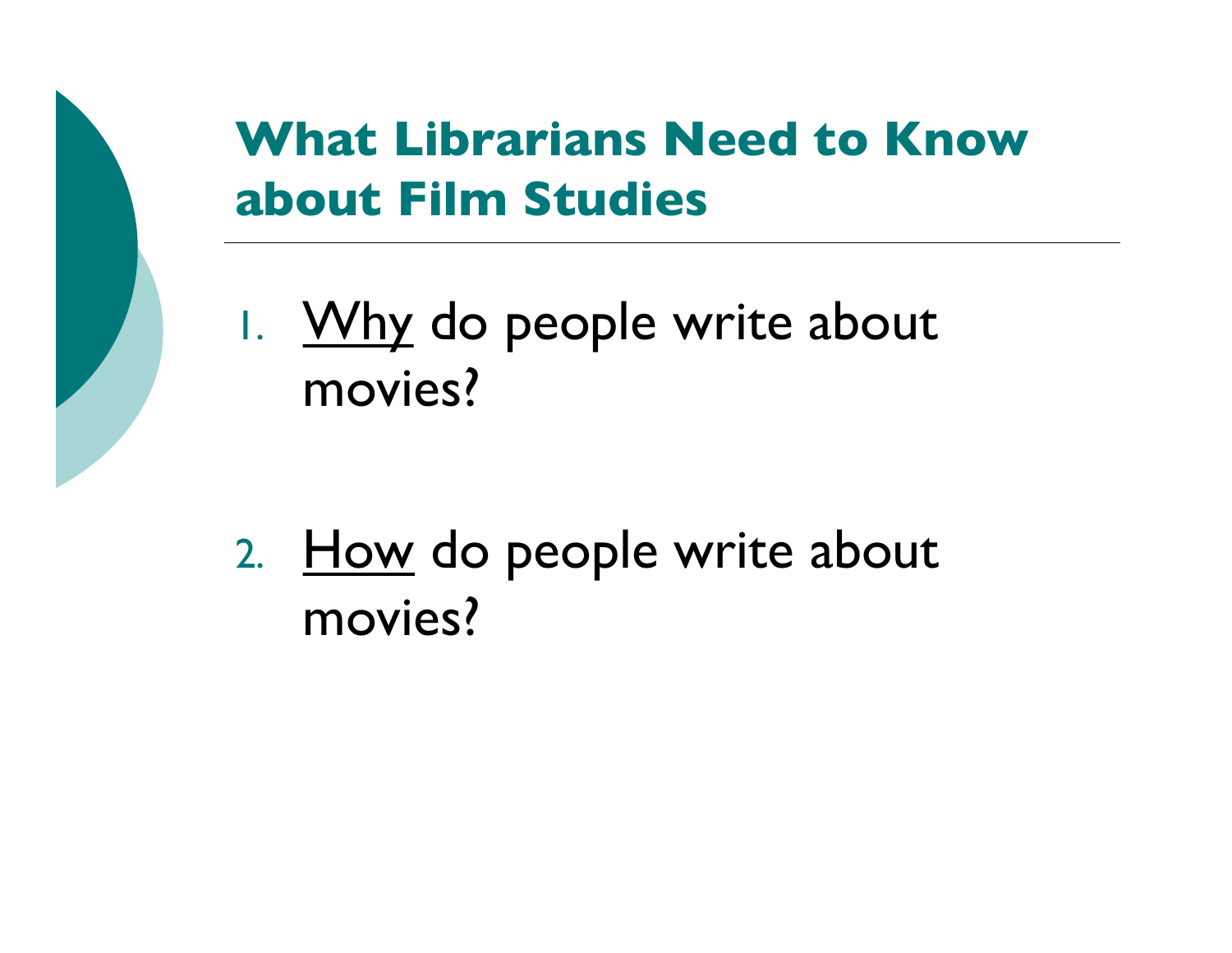## **Why do people write about movies?**

Timothy Corrigan: *A Short Guide to Writing About Film*, 5th ed., 2004

- o To increase our enjoyment of movies
- To better understand movies
- o Aims/Functions of Film Criticism (and student papers!):
	- o Understand your own response to a movie better.
	- o Convince others why you like or dislike a film.
	- o Explain or introduce something about a movie, a filmmaker, or a group of movies that your readers may not know.
	- o Make comparisons and contrasts between one movie and others, as a way of understanding them better.
	- o Make connections between a movie and other areas of culture in order to illuminate both the culture and the movies it produces.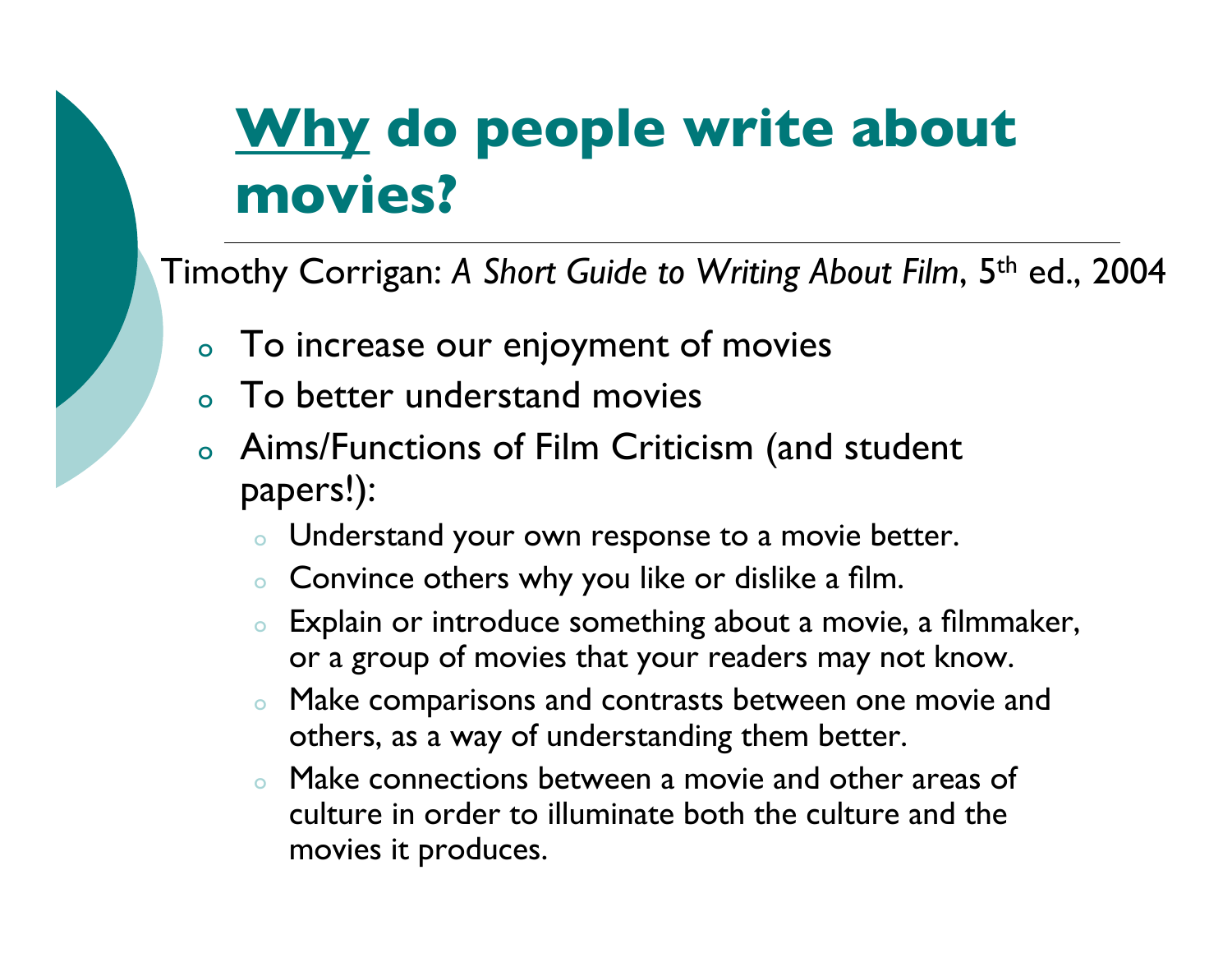## **How do people write about movies?**

Timothy Corrigan: *A Short Guide to Writing About Film*, 5th ed., 2004

#### 3 Types of Film Writing:

- o Movie Review
- o Theoretical Essay
- o Critical Essay

#### 6 Approaches of Film Writing:

- o Film History
- o National Cinemas
- o Genres
- o Auteurs
- o Formalism
- o Ideology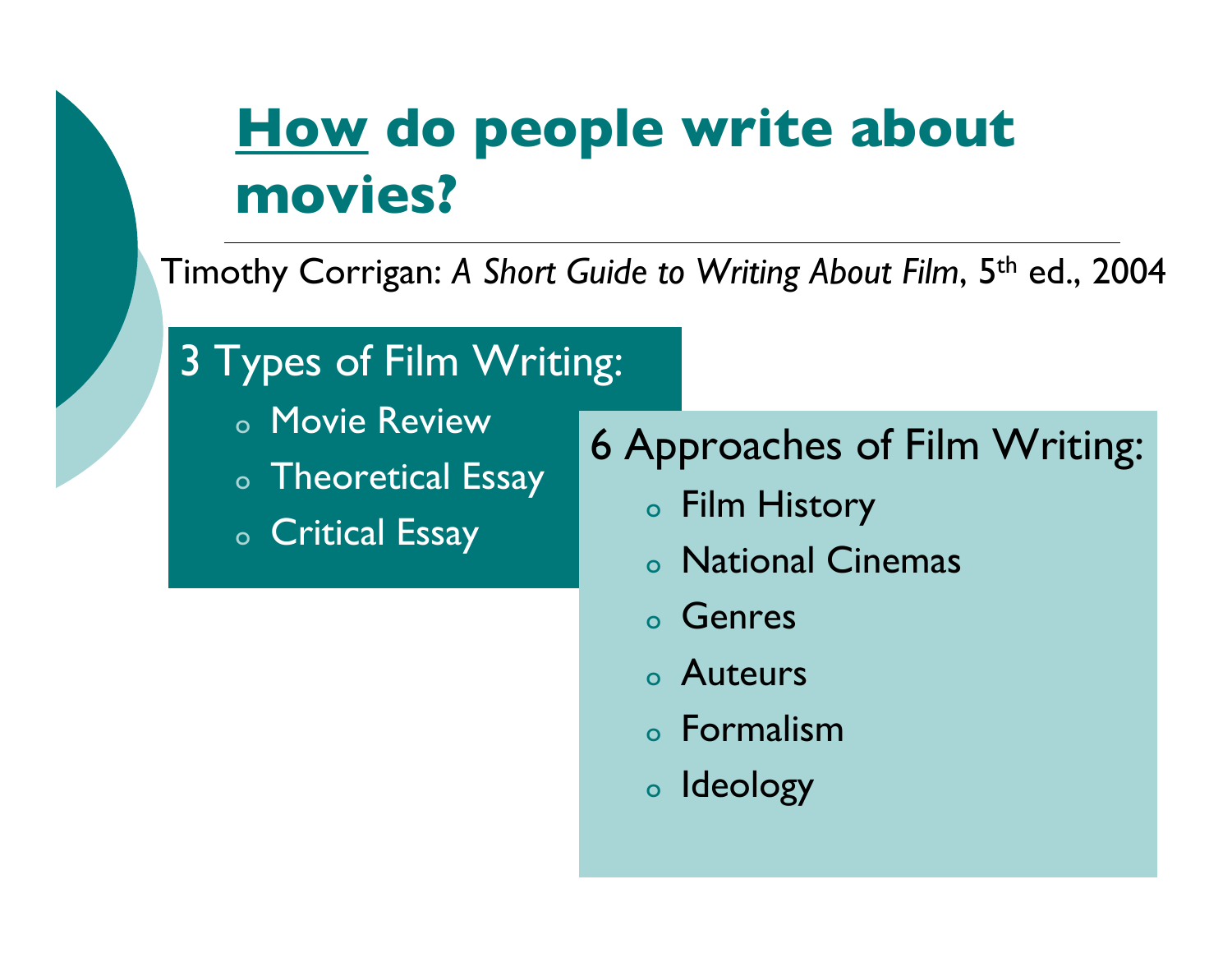

# **Characteristics of the Critical Essay**

- <sup>o</sup> Between review & theoretical essay
- <sup>o</sup> Writer presumes that audience has seen or is familiar w/ the film, but perhaps has not extensively analyzed it
- o "Remind" readers of key elements/themes, but avoids retelling the story
- <sup>o</sup> Writer tries to reveal subtleties/complexities
- <sup>o</sup> Focus may be on a specific portion of the film, such as one scene or shot, or one camera angle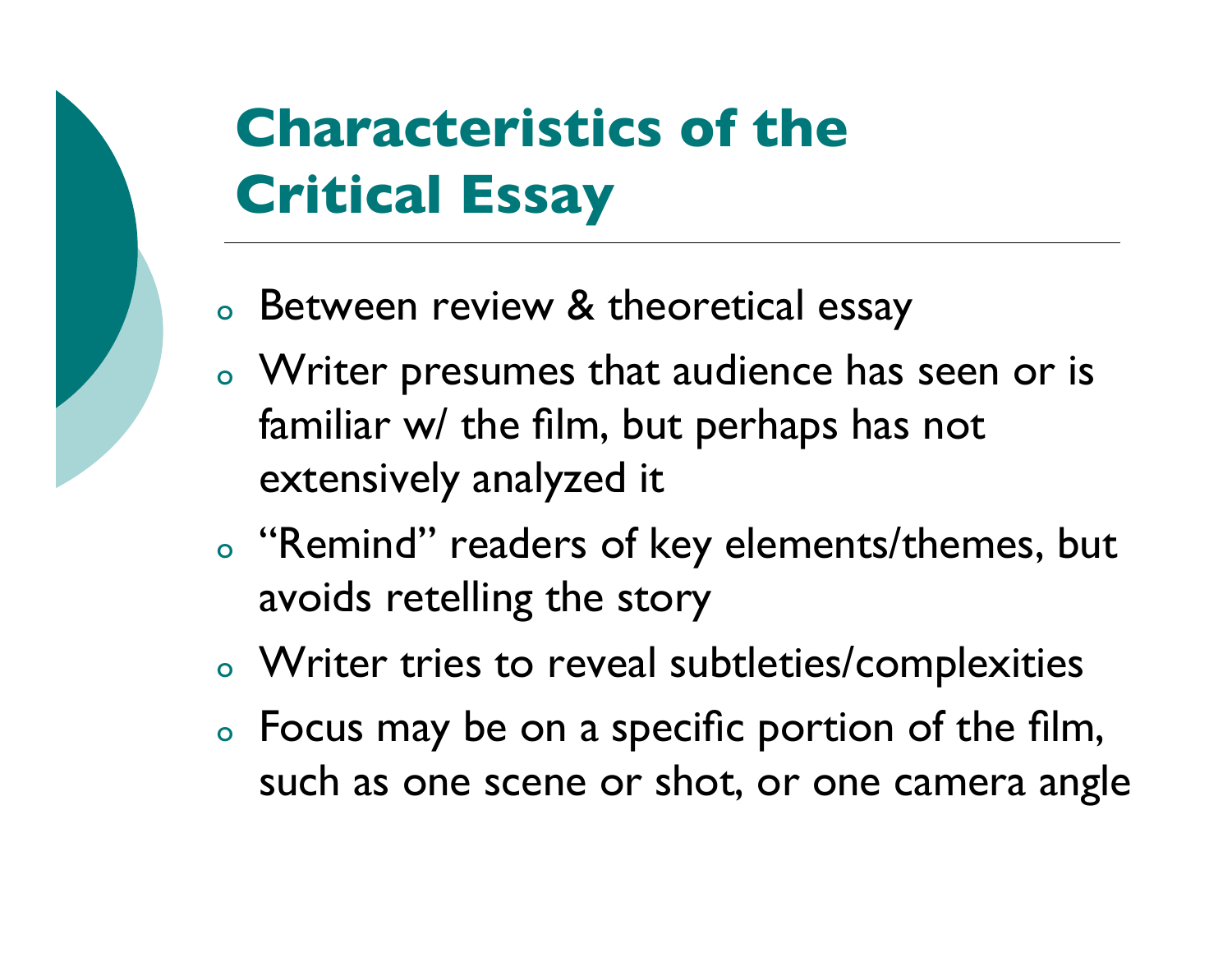# **6 Approaches to Film Writing: Film History**

- <sup>o</sup> One of most widely used methods
- o "Writer using this approach organizes and investigates films according to their place within a historical context and in light of historical developments."
- <sup>o</sup> Some historical awareness informs most writing about film
- <sup>o</sup> Examples:
	- Historical relationships between films (compare/contrast)
	- <sup>o</sup> Relationship of film to its broader social/historical context
	- Relationship of films to their conditions of production
	- o Relationship of movies to their reception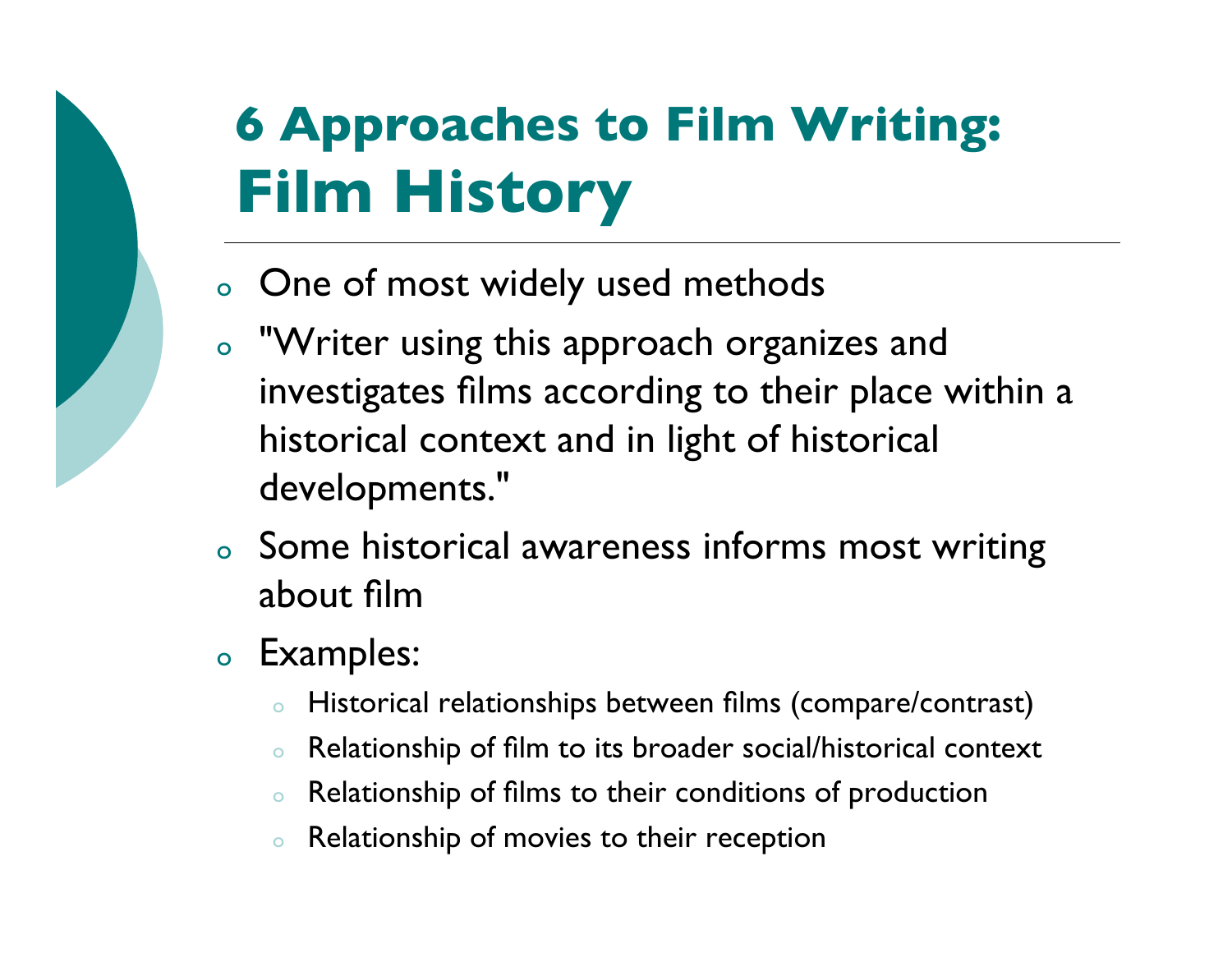# **6 Approaches to Film Writing: National Cinemas**

- <sup>o</sup> Discussing film in terms of cultural or national character
- o "Ways of seeing the world and ways of portraying the world in movies differ for each country and culture, and it is necessary to understand the cultural conditions that surround a movie if we are to understand what it is about."
- <sup>o</sup> Examples:
	- What distinguishes a particular foreign film from an American one?
	- o How is this film understood outside of its "home" culture?
	- <sup>o</sup> Audience reaction in different time/place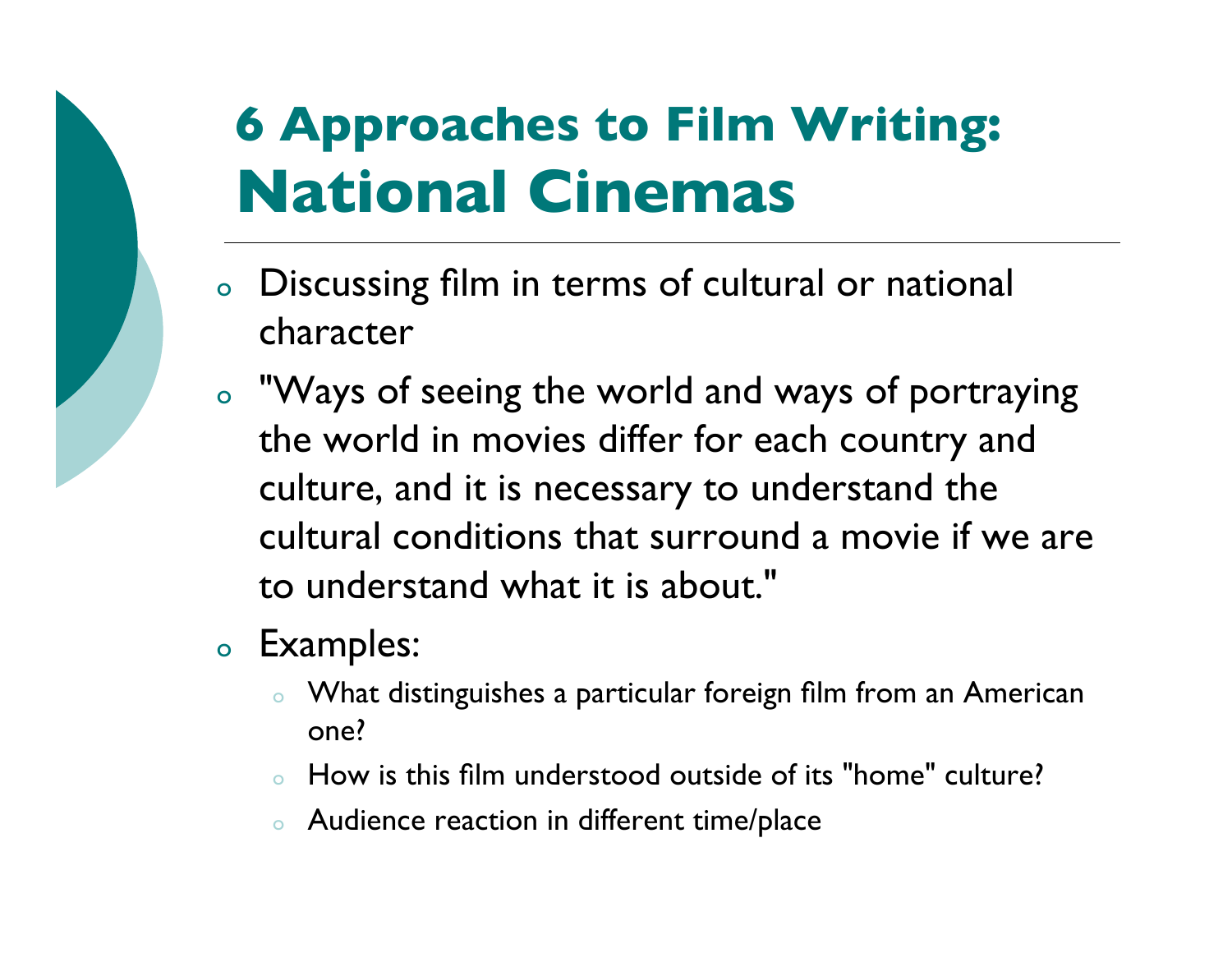# **6 Approaches to Film Writing: Genres**

- <sup>o</sup> Classifying films in terms of common patters of form & content
- <sup>o</sup> Identify similar themes, characters, narrative structures, & stylistic techniques
- <sup>o</sup> Examples:
	- When did this genre first appear?
	- Analogs/predecessors in literature or other fields?
	- Changes in genre over time
	- $\circ$  How well does the film "fit" the genre in which it's been placed?
	- Is film a mix/match/amalgam of several genres?
	- Parodying genre to expand it or show limits of genre?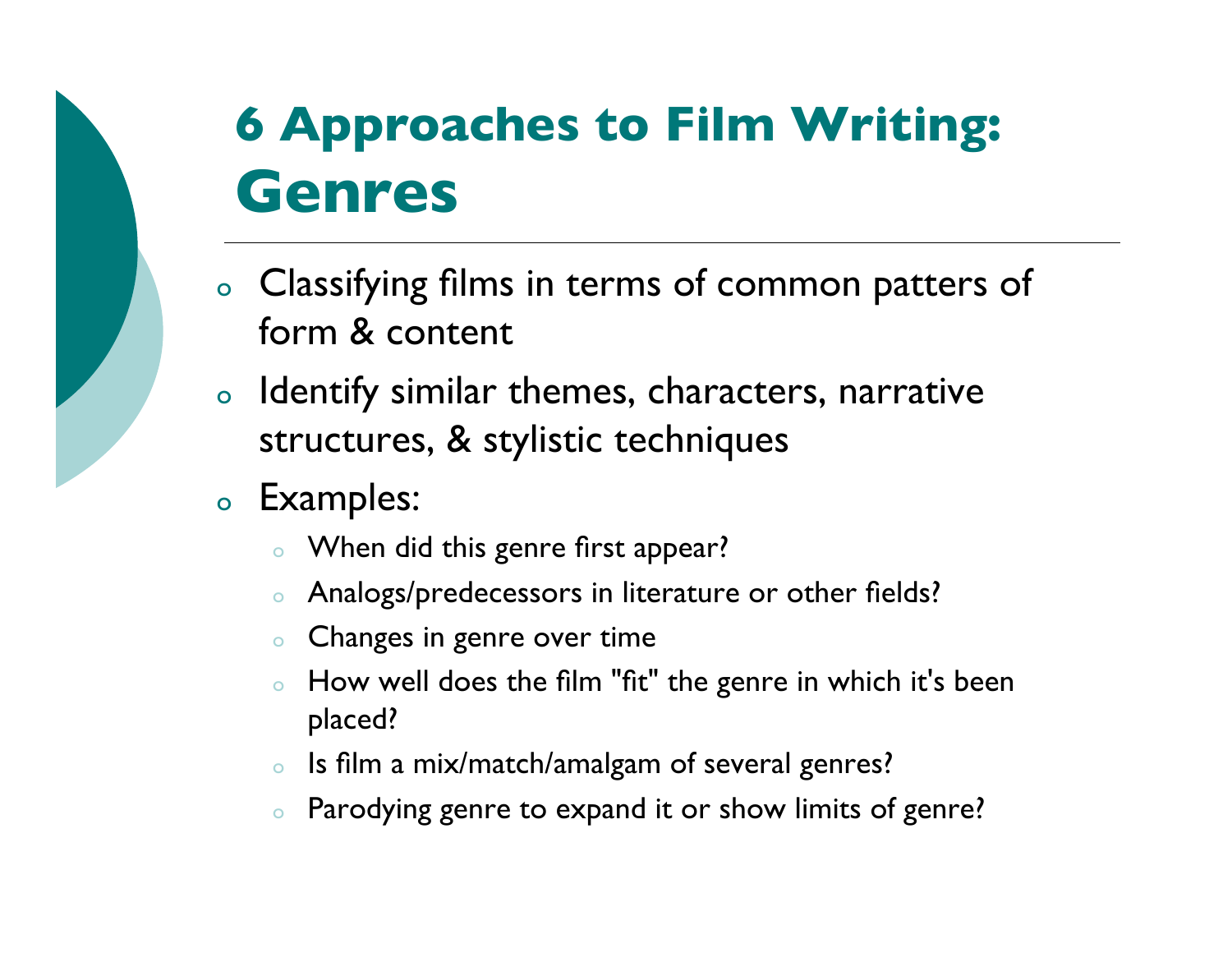# **6 Approaches to Film Writing: Auteurs**

- o Widely accepted, often unconsciously practiced
- o Identifies and examines a movie by associating it w/ a director or, sometimes, with another dominant figure such as a star.
- o Implies that the director has a unifying vision behind the film (director is the auteur who anchors and unifies our perception of the film)
- o Caveats:
	- Directors usually do not have the total control suggested by the term "auteur"
	- o "Auteur" means different things in different eras

#### o Examples:

- o Studio system control vs. director's control
- o Identify the most distinctive signs of the filmmaker's control
- o How is audience perception swayed by filmmaker's reputation?
- o Changes in director's work over course of career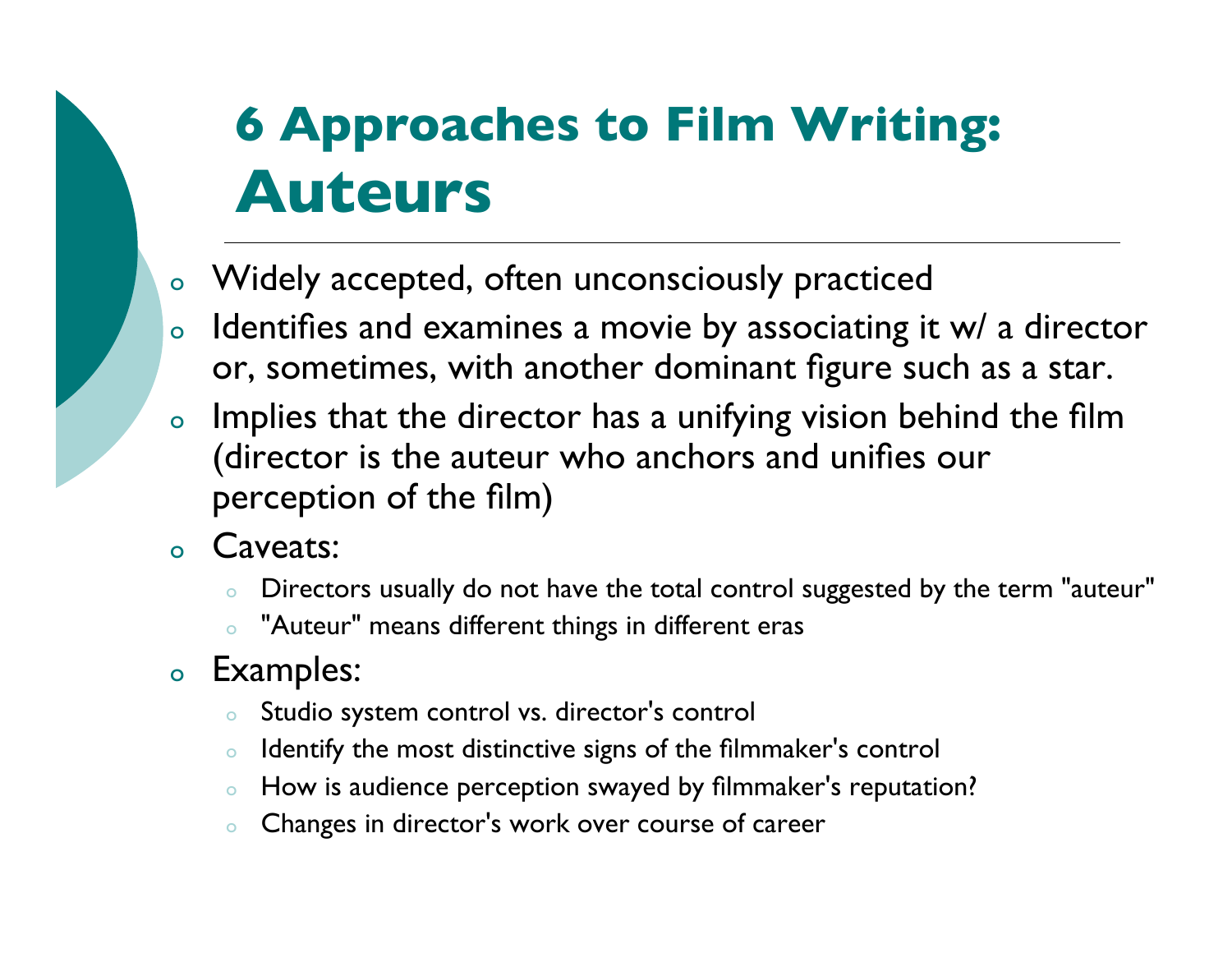# **6 Approaches to Film Writing: Formalism**

- <sup>o</sup> Structure and style, & how they are organized in particular ways
- <sup>o</sup> Combine formal matters w/ major themes of the film… but " chief focus of a formalist essay will be on:
	- patterns such as narrative opening  $&$  closings,
	- the significant repetition and variation of camera techniques,
	- or the relation of shots & sequences to each other."
- <sup>o</sup> Does not (strictly speaking) emphasize matters outside of the film
- <sup>o</sup> Usually becomes part of other arguments
- <sup>o</sup> Examples:
	- o Investigate narrative unity
	- Stylistic or formal repetitions in editing or lighting & how they work w/ the rest of the film
	- o Describe one visually complex scene & discuss how it works and/or its significance to the rest of the film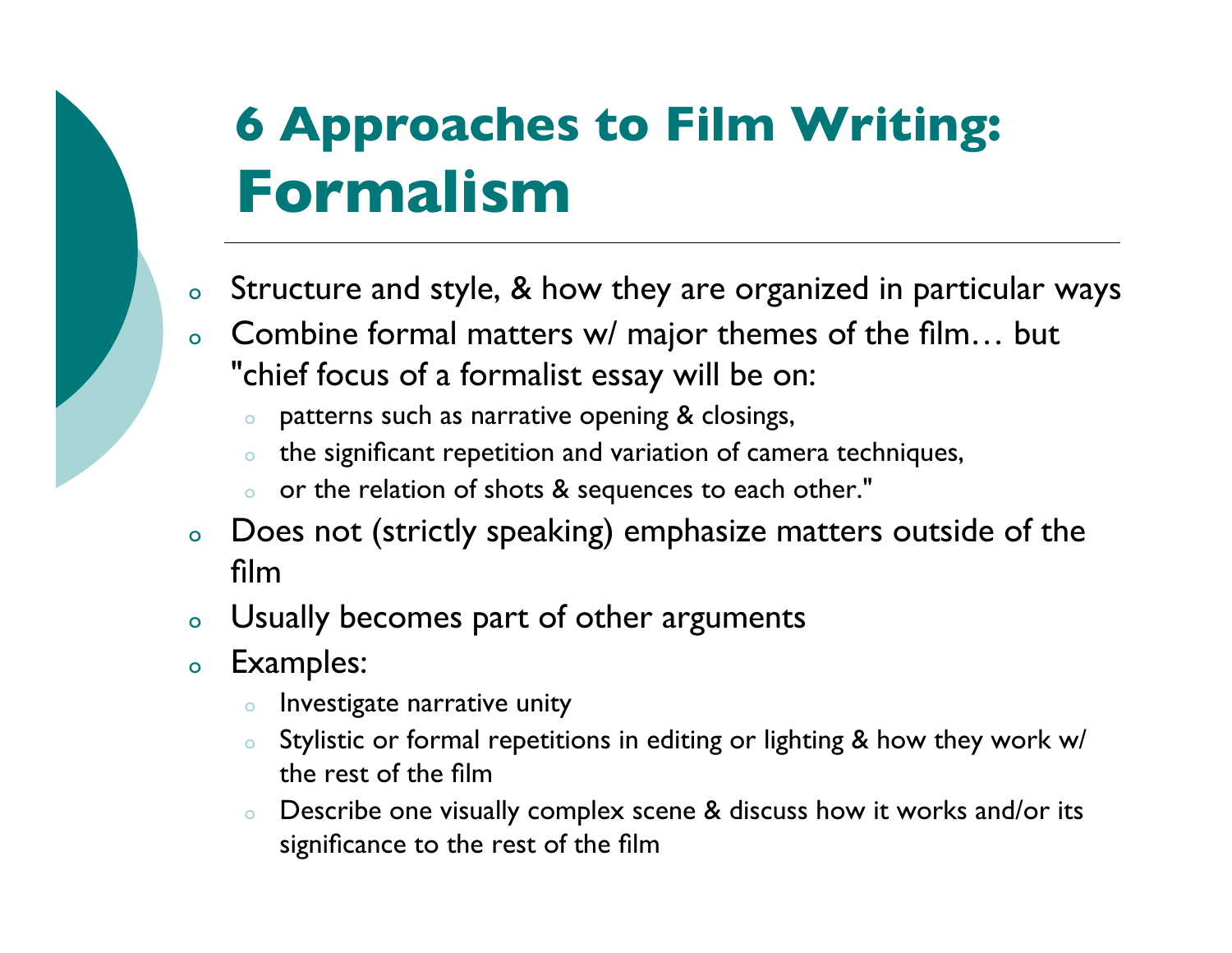## **6 Approaches to Film Writing: Ideology**

*"In critical writing attuned to ideology, any cultural product or creation carries, implicitly or explicitly, ideas about how the world is or should be seen and how men and women should see each other in it…."*

- o Ideological critic asserts that movies are not innocent entertainments & that the social/political/personal messages (implicit or explicit) need to be analyzed
- o Usually avoid overtly political/propagandist movies
- Discuss more than the content of movies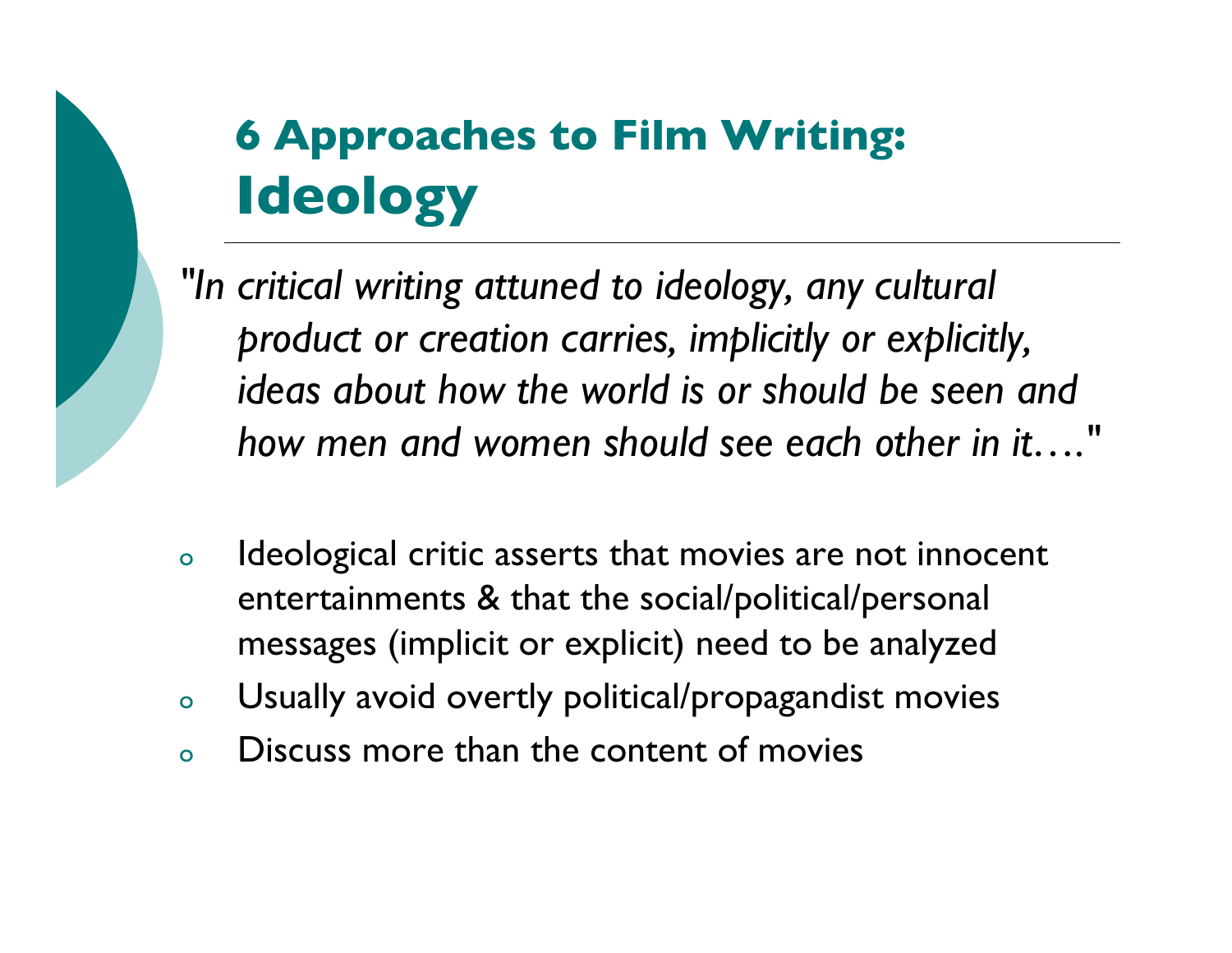

## **6 Approaches to Film Writing: Ideology (cont'd)**

# **Six principal ideological schools of film criticism:**

- 1. Hollywood-ism/Hollywood-ness (hegemony)
- 2. Gender
- 3. Race
- 4. Class
- 5. Postcolonialism
- 6. Queer theory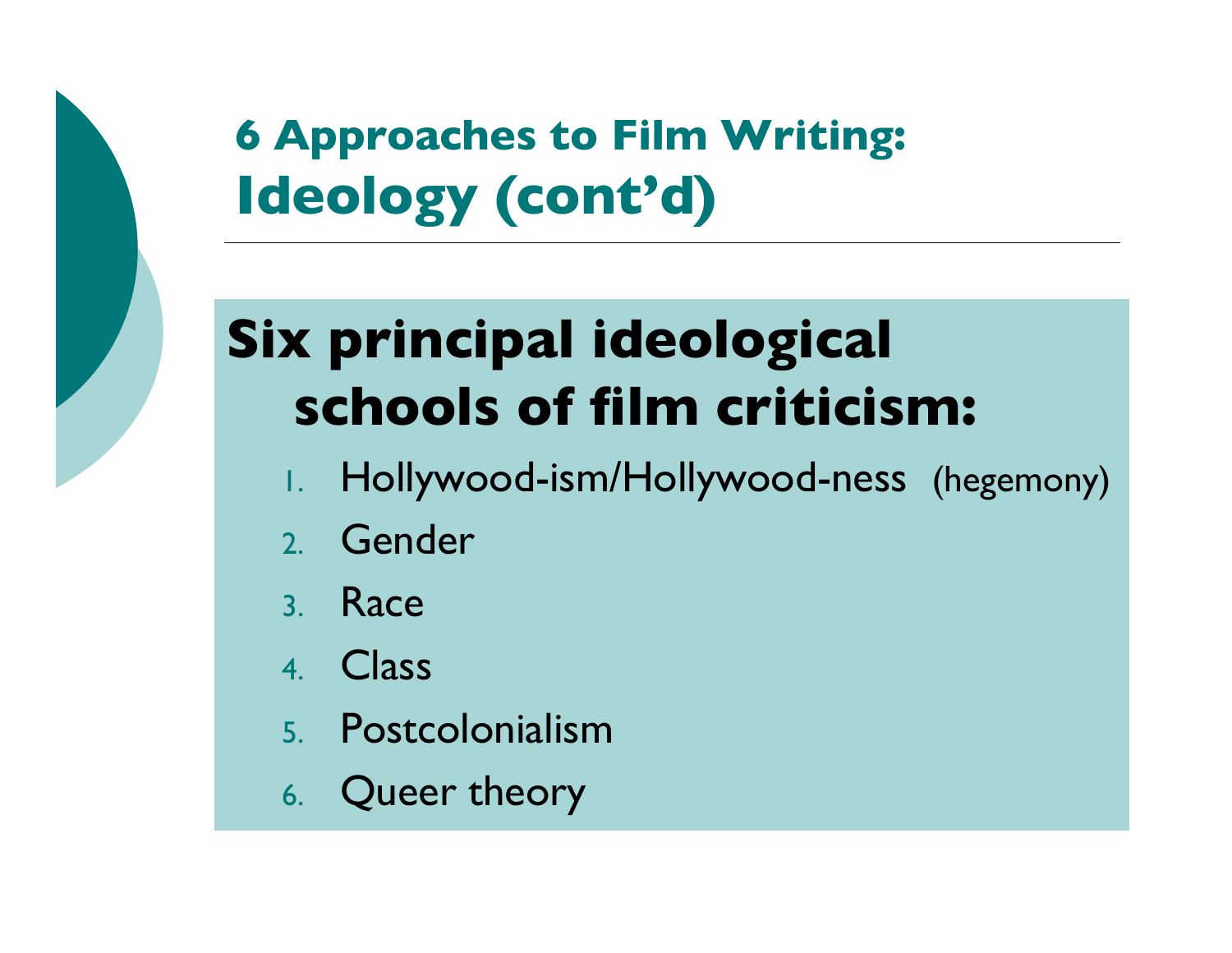

# **BREAK!!! (10 minutes)**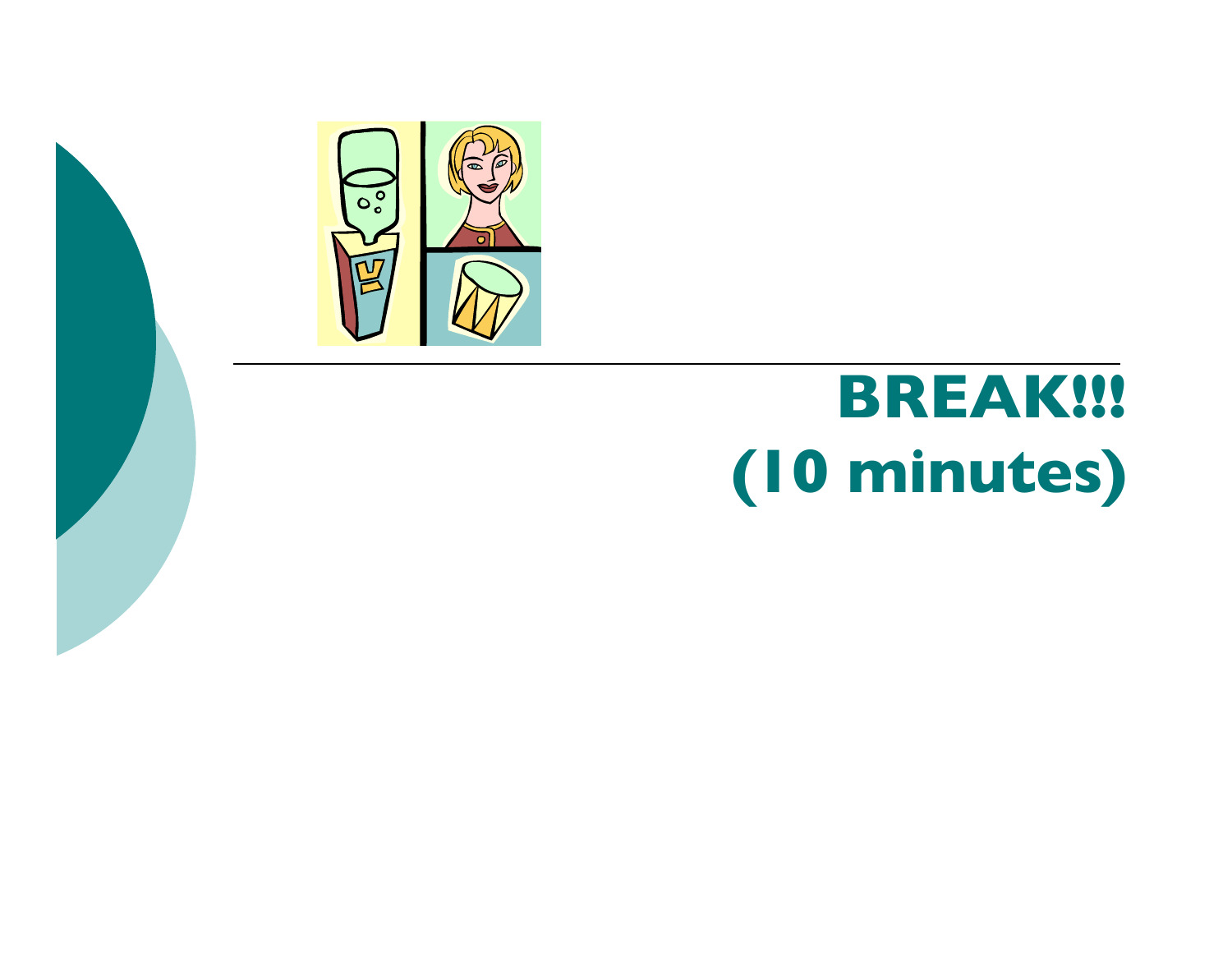

## **Reference Materials**

#### **Types of Cinema Reference**

- General: facts, dates, terms
- 2. People: info on directors, actors, etc.
- 3. Genre: terms, people, films particular to one genre
- 4. Cultural Groups & Women in Film: often are filmographies; cover underrepresented groups
- 5. Film Theory: terminology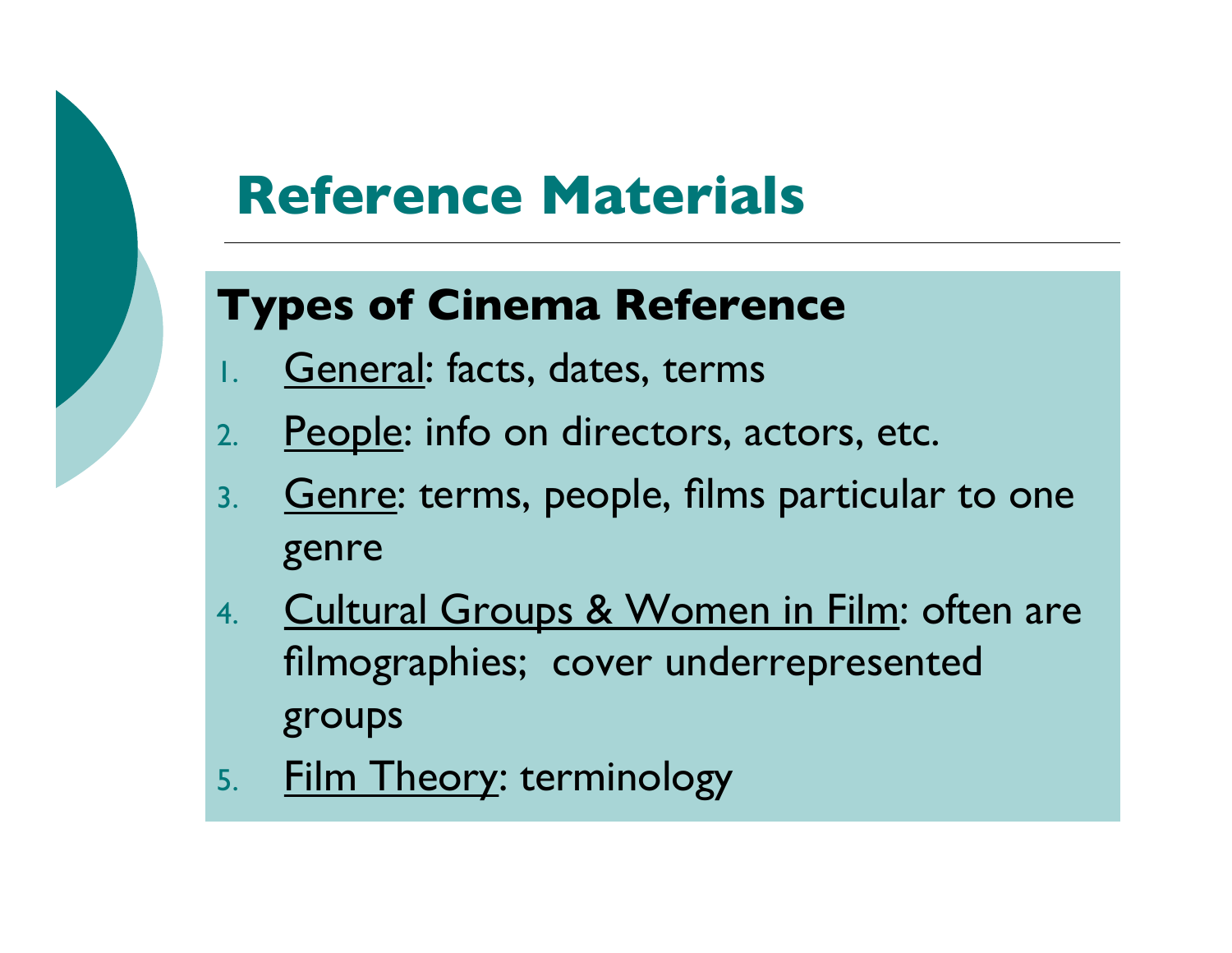

## **Reference Materials: Hands-on Time!**

#### **Questions to consider:**

- o Why would a student need a resource like this?
- o How "far" does this resource go?
- o Does this resource give options for further investigation?
- o What are the limitations of this resource?
- o How can this resource help me:
	- o At the reference desk
	- o With collection development
	- In an instruction session
- o In a class setting, how would I explain the use of this resource?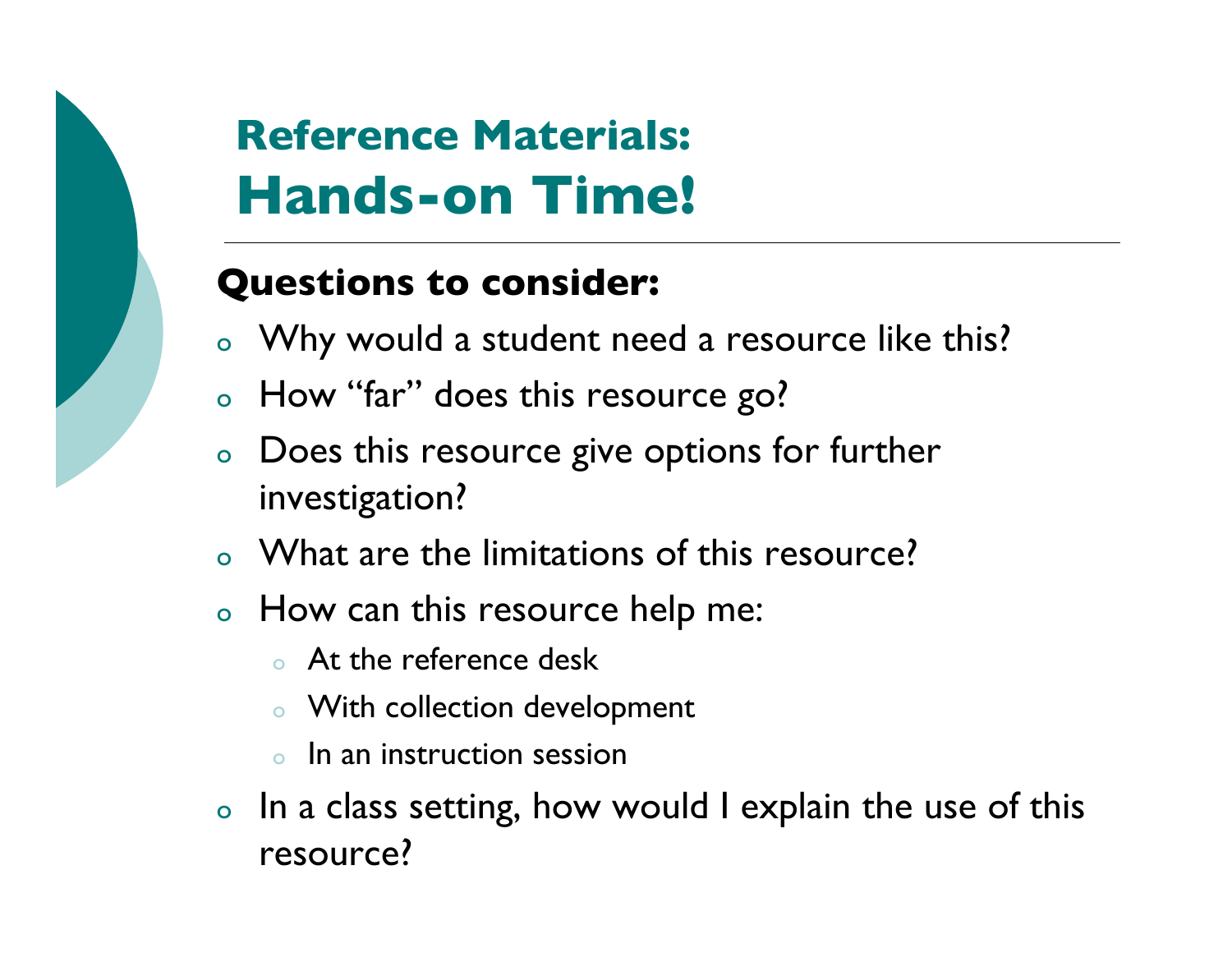## **Reference Materials: Online Hands-on Time!**

#### o Internet Movie Database:

- o http://www.imdb.com
- o Free web site
- o Film Index International / Film Indexes Online
	- o From Chadwyck-Healey
	- FIO combines FII (from British Film Institute) & AFI catalog in one database

#### o Complete Index to World Film since 1895:

- o http://www.citwf.com
- o database of over 379,000 films from 175 countries
- o Compiled by Alan Goble
- o CD-ROM loads onto your server for multiple concurrent users; now available on the web, too.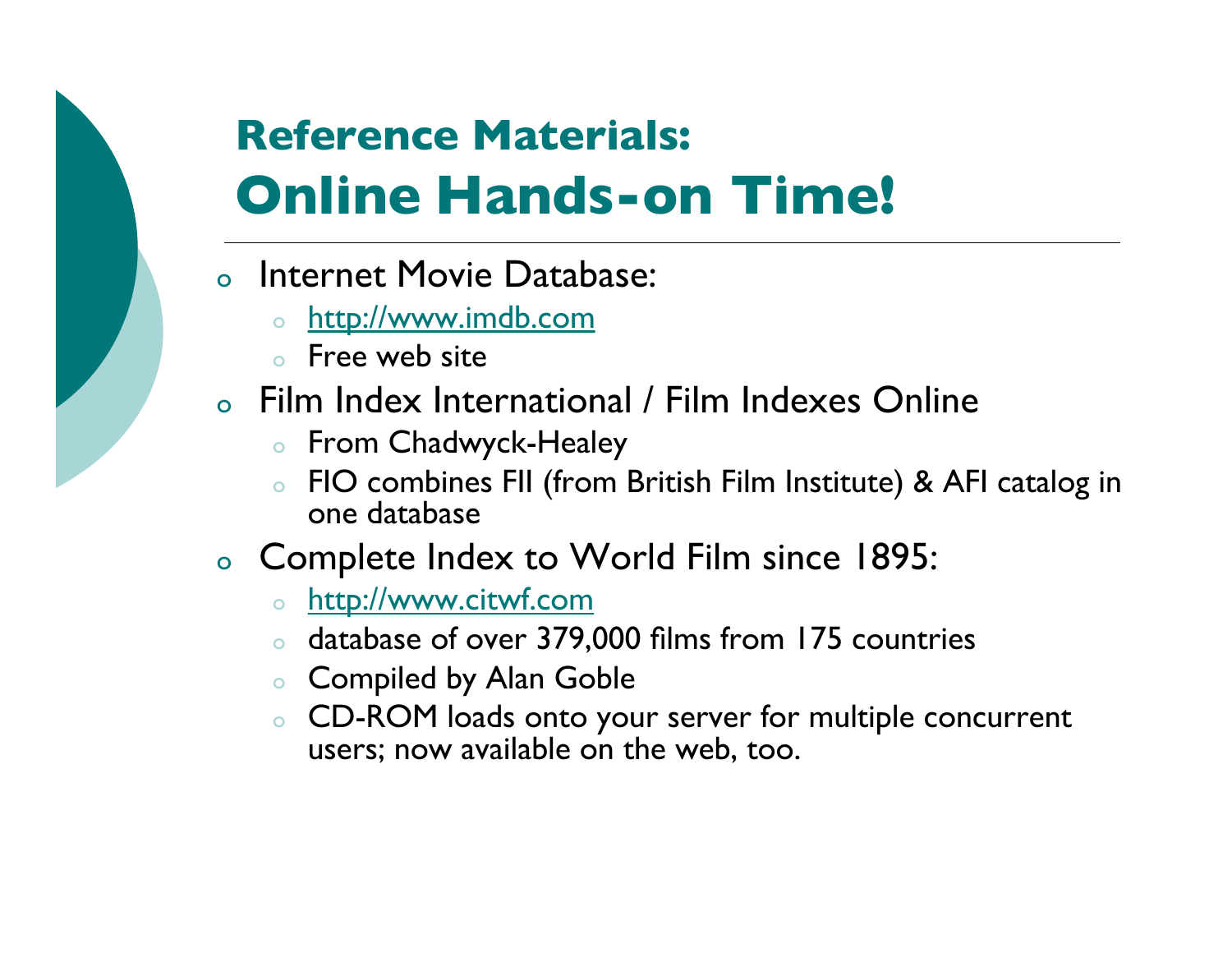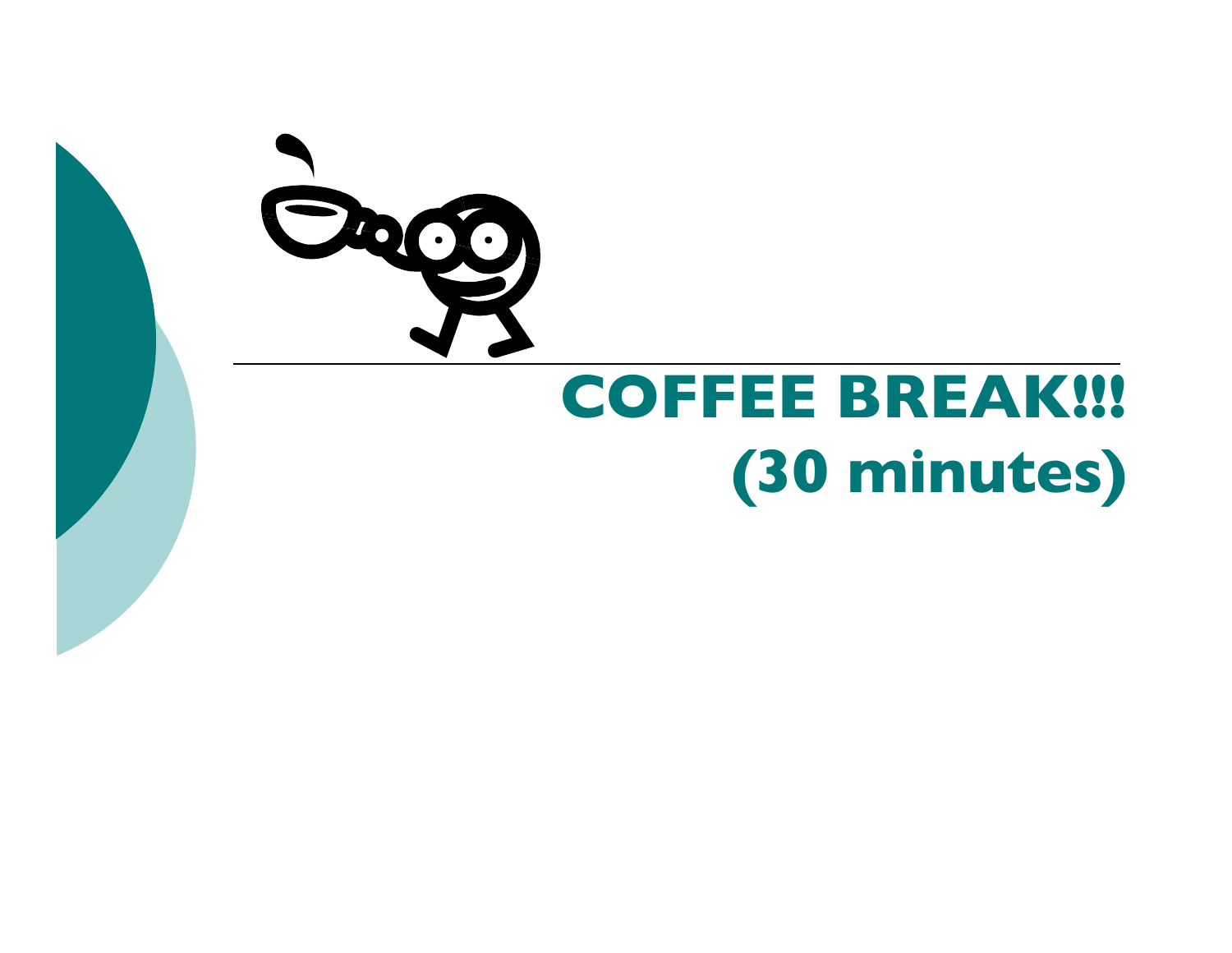

## **Books**

## 5 Major Types of Books:

- 1. Screenplays\*
- 2. History & Analysis
- 3. Biographies, Memoirs\* , Interviews\*
- 4. Technical
- 5. "Fan" Books / "Making of…" Books\*

Check out the catalogs!

*\* Indicates primary source material*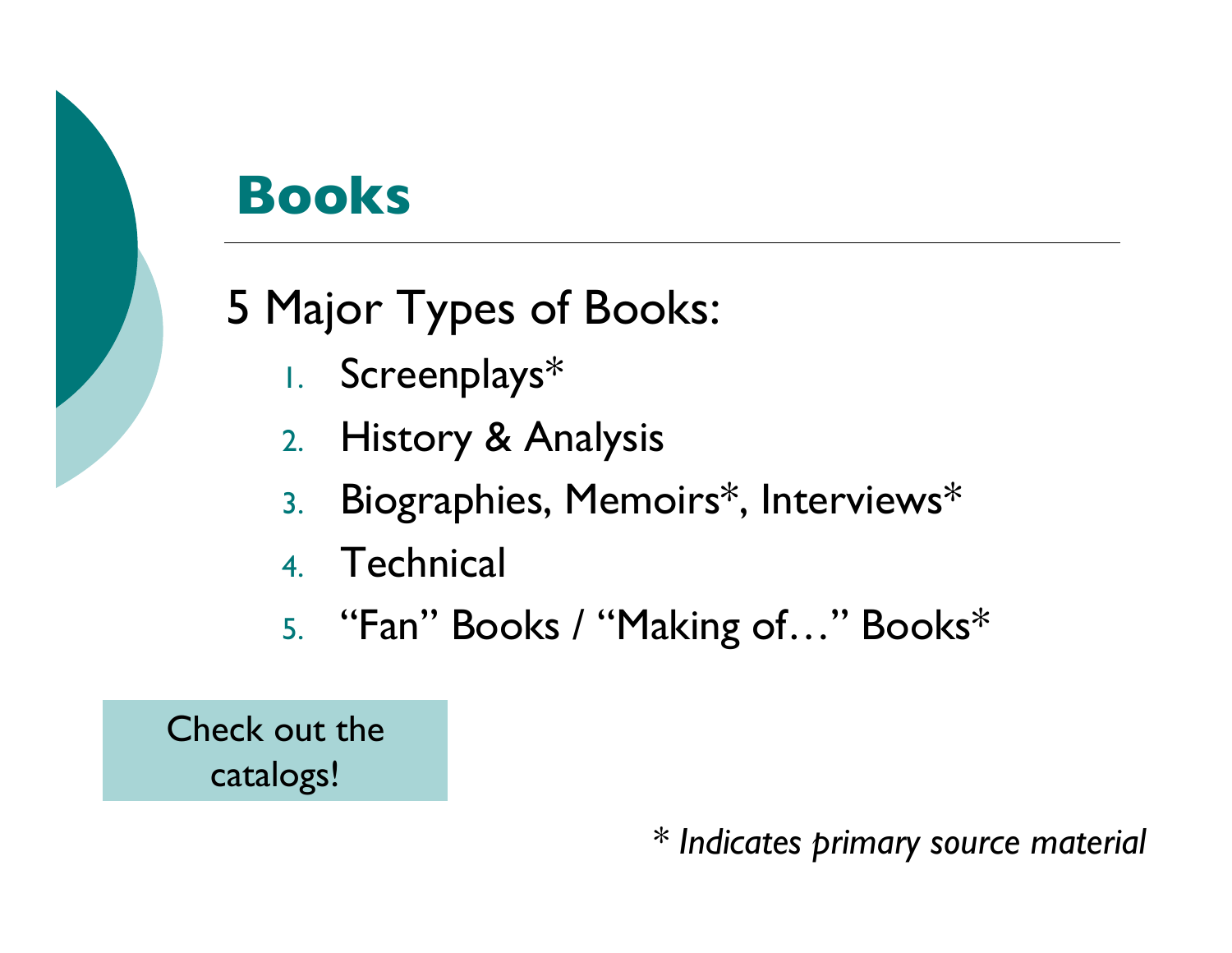

## **Screenplays**

- <sup>o</sup> What are they? Why use them in research?
- o "Shooting Script"
- <sup>o</sup> American Film Scripts Online
	- o From Alexander Street Press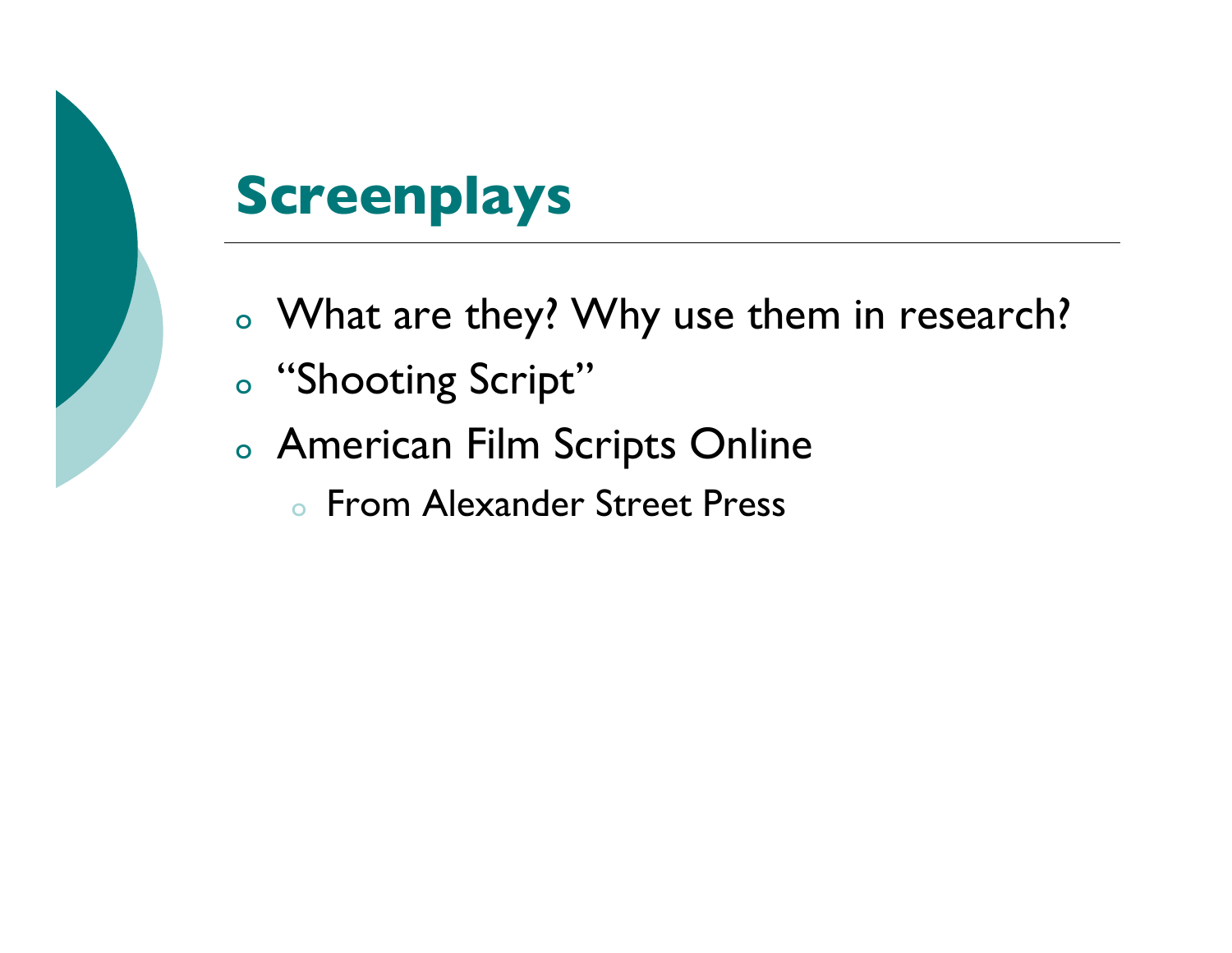

## **Periodicals**

#### 5 Major Types of Periodicals:

- 1. Scholarly Journals
- 2. Moviemaking
	- <sup>o</sup> Useful for director/filmmaker interviews, also for formalist articles
- 3. Trade\*
	- <sup>o</sup> Useful for box office numbers, primary historical audience research
- 4. Newspapers\*
	- <sup>o</sup> Useful for primary film reviews, audience response
- 5. Popular Magazines
	- <sup>o</sup> Useful for gauging popular response to films and/or impact on popular culture (and vice-versa)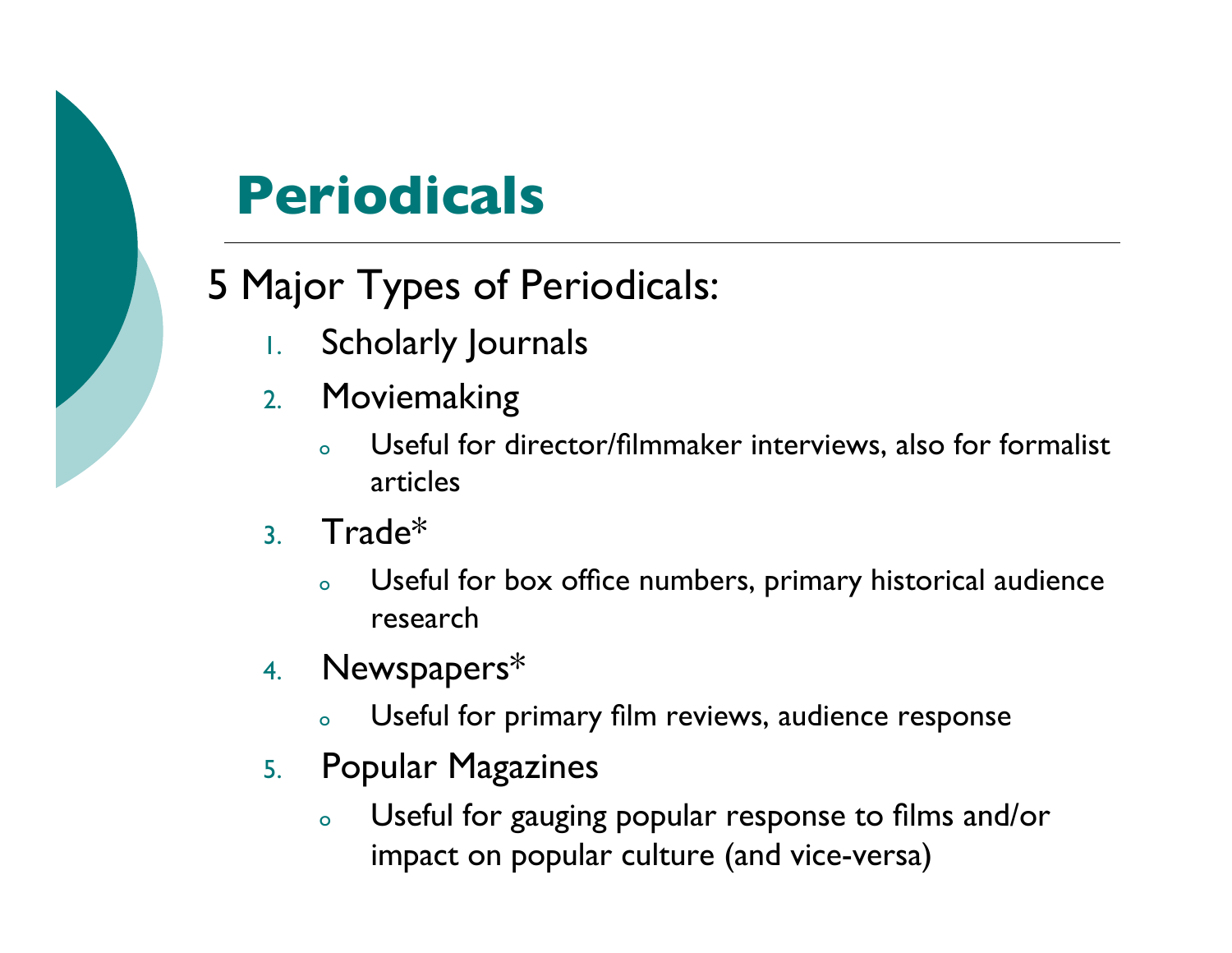# **BREAK? (5 minutes)**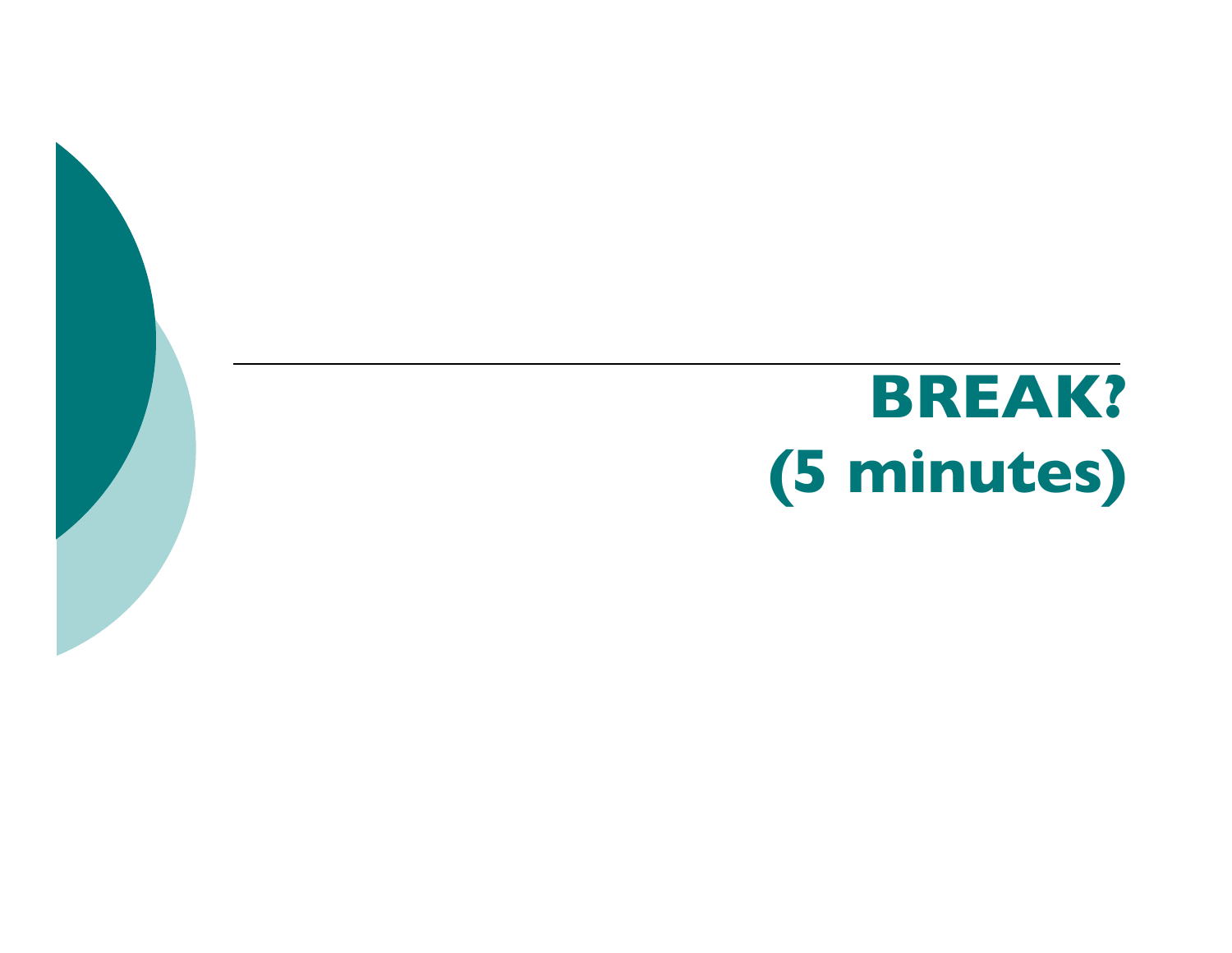### **Indexes**

#### Macmillan Film Bibliography

o Use the Subject Index (in vol. 2) to find books on films. (Books are listed in vol. 1.)

Index to Critical Film Reviews

o A guide to articles in scholarly journals... OLD, but has citations for foreign & obscure films. Films are listed alphabetically by title.

#### Film Review Index

- o Vol. 1: 1882-1949; Vol. 2: 1950-1985.
- o Citations for periodical articles (mainly from newspapers) from on or near the release date of films.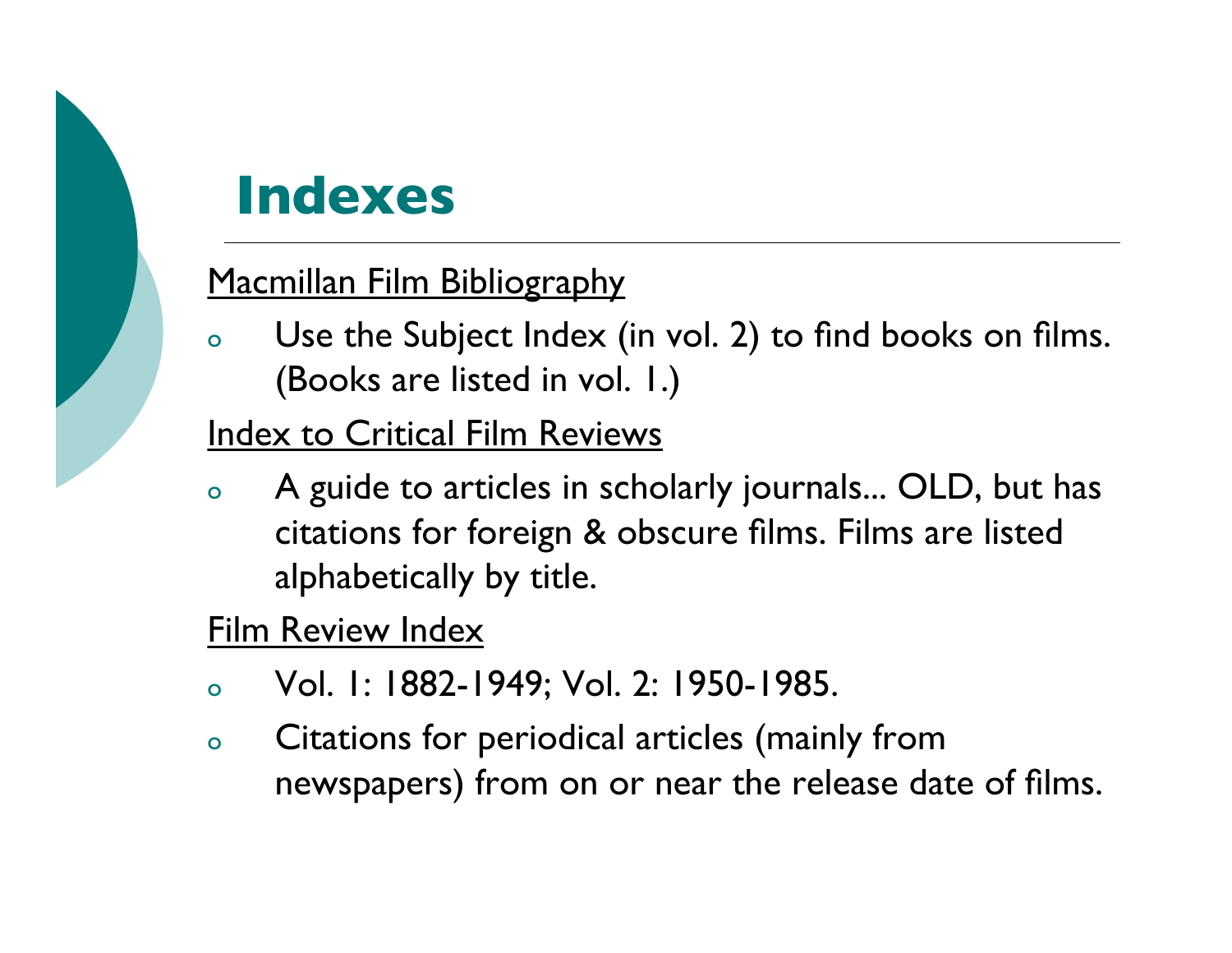# **Databases (the "biggies")**

#### Film Literature Index:

- <sup>o</sup> http://webapp1.dlib.indiana.edu/fli/simpleSearch.jsp
- <sup>o</sup> Online is FREE; date coverage: 1971-2002
- <sup>o</sup> Indexes 150 film and television periodicals from 30 countries.
- <sup>o</sup> Soon to be released: *Film & Television Literature Index* (EBSCO)

#### FIAF International FilmArchive Database

- <sup>o</sup> Served by SilverPlatter (Ovid)
- <sup>o</sup> Coverage: 300 periodicals since 1972, also print sources
- <sup>o</sup> Consists of four databases:

International Index to Film/TV Periodicals, Treasures from the Film Archives, International Directory of Film/TV Documentation Collections, Bibliography of FIAF Members Publications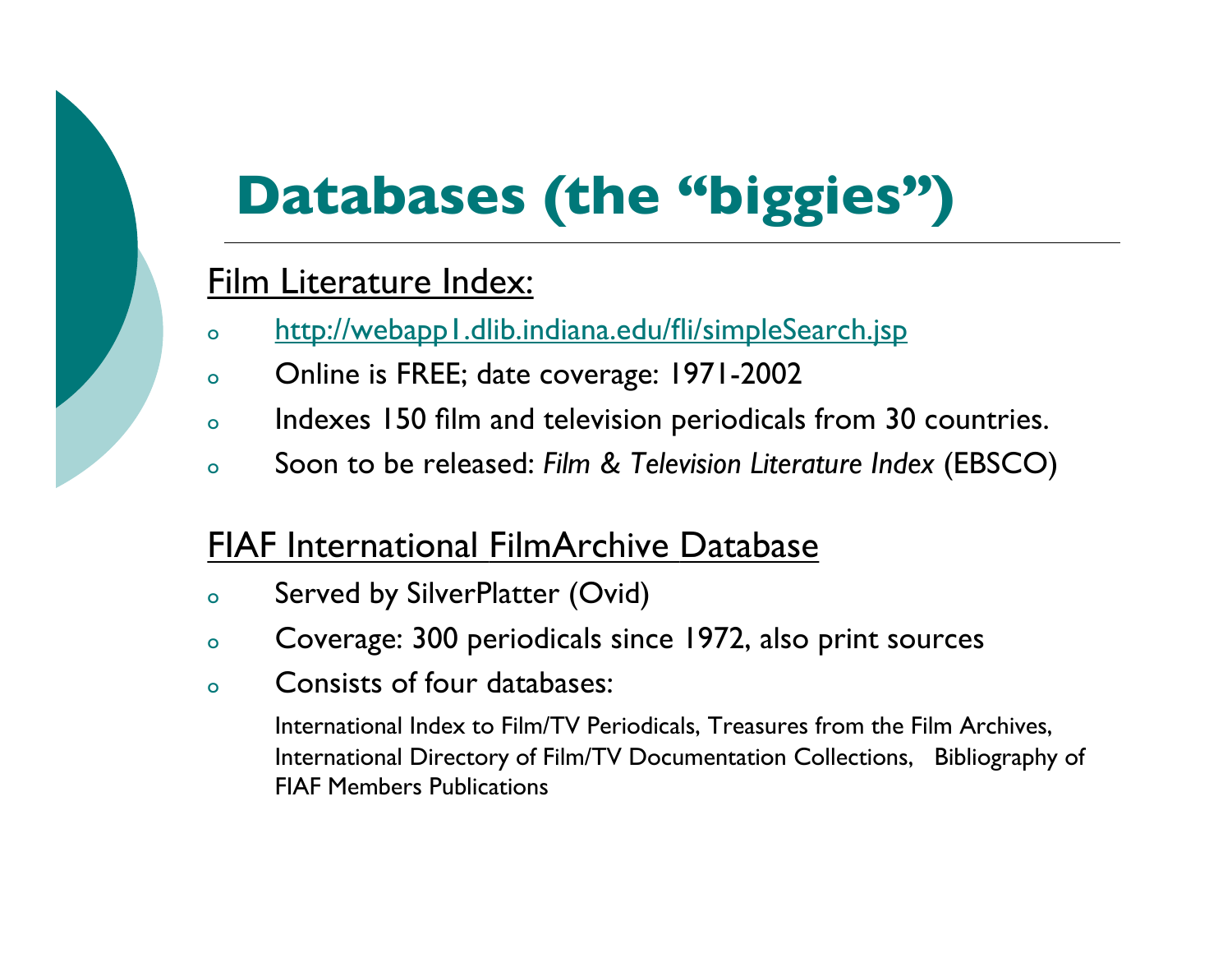# **Databases (the "others")**

#### International Index to the Performing Arts:

- o From Chadwyck-Healey
- o 1864-present;; avail. with or without full text

#### Art Abstracts:

- o From HW Wilson
- o Date coverage: 1929-present.

*Also: MLA International Bibliography, Communication & Mass Media Complete*